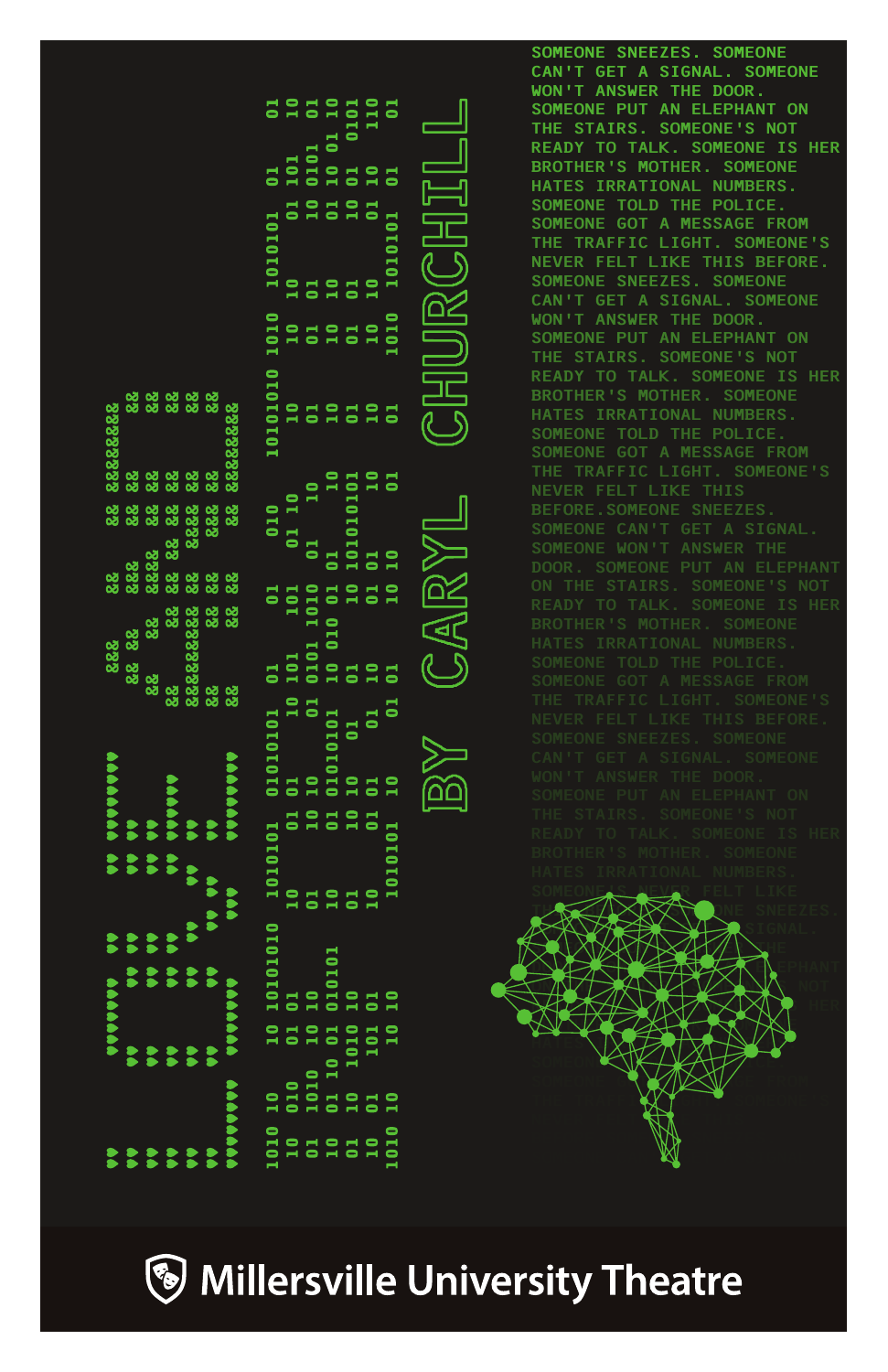# PRODUCTION INFORMATION

"Love and Information" is presented by arrangement with Concord Theatricals on behalf of Samuel French, Inc. www.concordtheatricals.com

LOVE AND INFORMATION was first presented by The English Stage Company at The Royal Court Theatre in the Jerwood Theatre Downstairs, London, England on 6 September 2012. The US premier was presented at New York Theatre Workshop, New York on 19 February 2014, directed by James McDonald

Content Warning: "Love and Information" contains strong language and addresses heavy themes. The production includes piercing tones and loud sound effects

Millersville University Theatre participants learn and work on the ancestral lands of the Susquehannock people. Find information on where you live, learn and work at www.native-land.ca

THE VIDEOTAPING OR MAKING OF ELECTRONIC OR OTHER AUDIO AND/OR VISUAL RECORDINGS OF THIS PRODUCTION AND DISTRIBUTING RECORDINGS OR STREAMS IN ANY MEDIUM, INCLUDING THE INTERNET, IS STRICTLY PROHIBITED, A VIOLATION OF THE AUTHOR(S)'S RIGHTS AND ACTIONABLE UNDER UNITED STATES COPYRIGHT LAW. FOR MORE INFORMATION, PI FASE VISIT:

https://concordtheatricals.com/resources/protecting-artists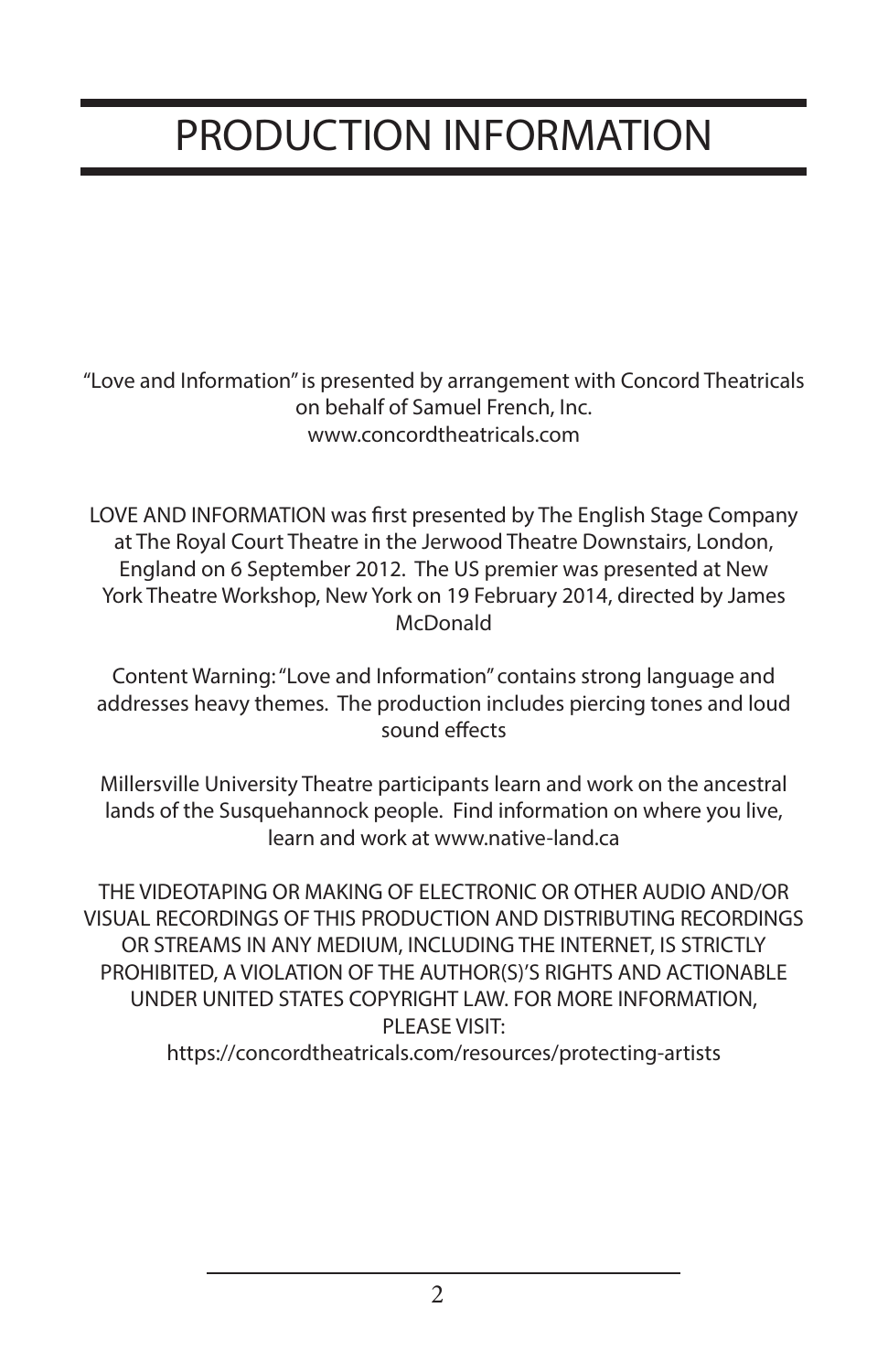### DIRECTOR'S NOTE

Love and information. "What's the play about?"

There is so much complexity to that question for this production that I almost don't know where to start. I was drawn to this play because I couldn't immediately answer that question. I wanted—no, I needed, to figure this out by rolling up my sleeves and diving headlong into this crazy puzzle of a play crafted by legendary playwright Caryl Churchill. You should know that this script consists of 7 sections of 7 scenes each, 1 additional "final scene," and 20 "random" scenes (19 of which are "optional"). And in case that's not curious enough, the playwright notes at the beginning of the text:

"The sections should be played in the order given but the scenes can be played in any order within each section. There are random scenes, see at the end, which can happen any time."

When I think about what that really means, my mind spins with possibility. We can play the scenes in any order and then choose (or not) to insert a variety of seemingly non-sensical random scenes, phrases, or actions throughout. Churchill has given us virtually limitless chaos in a tightly bound 77-page script.

Why? What does it mean? Where do we start?

These questions (which still wake me up at night) needed answering. The challenge was set. We needed a production team and cast of actors that was willing to take the deep dive into this chaotic world of juxtapositions tangible intangibles, physical emotions, digital biology, actualized dreams, manifest memory, touching and seeing that which is not touchable or seeable. A world where order and chaos are found within both love and information. The beginning of our journey into this play was one of vast exploration, risky experimentation, and raw creativity as the creatives worked together to create the flesh and bones of what you will see tonight. The last few weeks have been refining, finessing, and toning this creation into something uniquely ours that communicates to an audience. That communicates to you.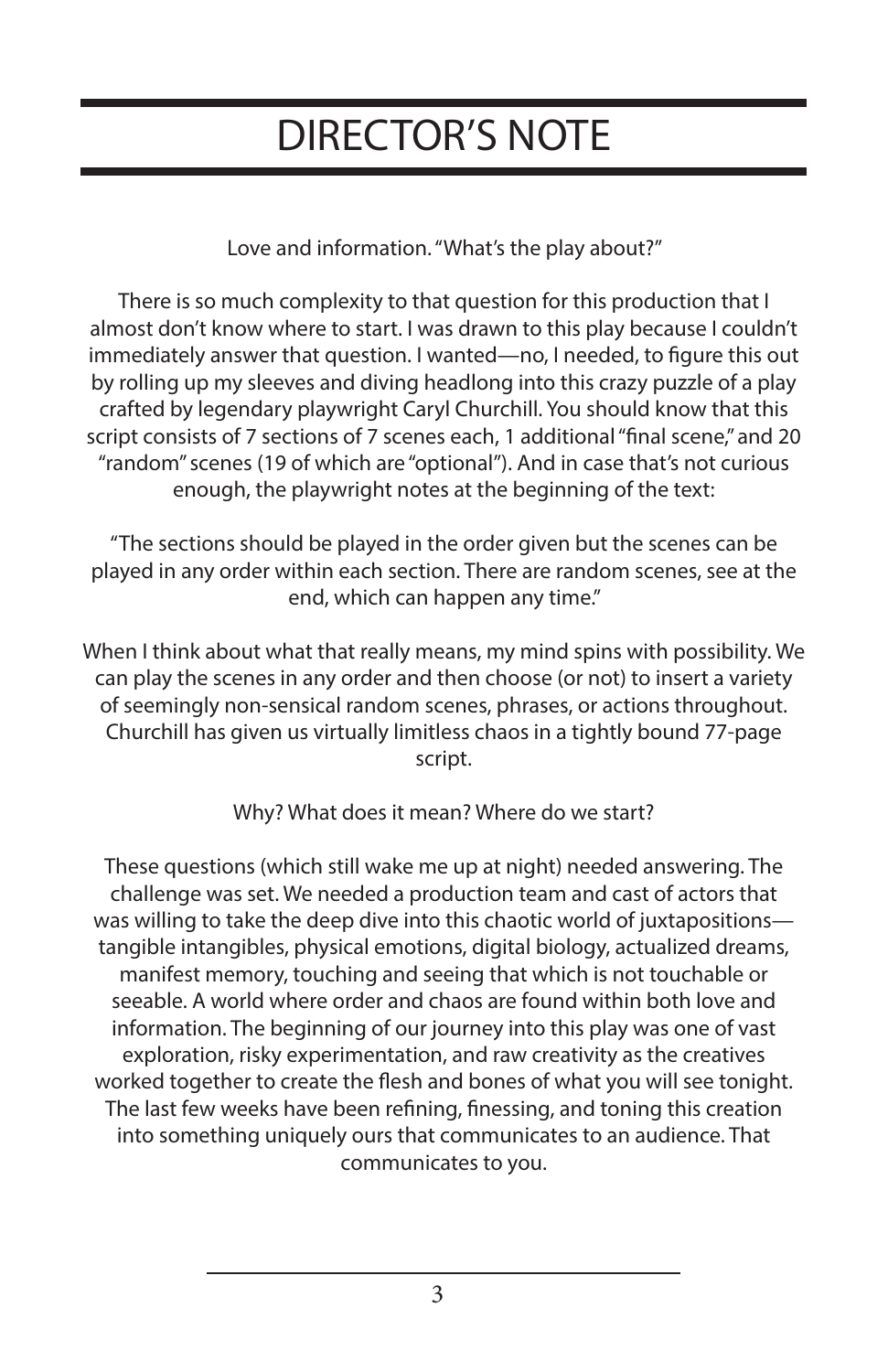### DIRECTOR'S NOTE (cont.)

What will you perceive? What will you interpret? What is this play about?

If you don't want to know what I believe the play to be about (or at least our production of it), then you should stop reading now…or save this paragraph for after the show. Ultimately, throughout this production process, I've come to see the emergence of hope. Specifically, the hope that springs from humanity and human interaction with one another—community. That is not always without its hurdles, sadness, pain, and chaos—much like life over the last 18 months. It is, however, where we find ourselves with each other—maybe in person experiencing theatre or perhaps online in a virtual environment or social media platform—we find ourselves working to create order from disorder, to understand the incomprehensible; to uncover a hope amidst what seems hopeless.

My hope is that you all reflect on and find that in tonight's production, be it in the chaotic cacophonies, the uncomfortable silence, or simply a narrative thread that your mind latches on to.

Please enjoy the show as you let this production wash over you.

With Love (and Information),

Jonathan Strayer, Director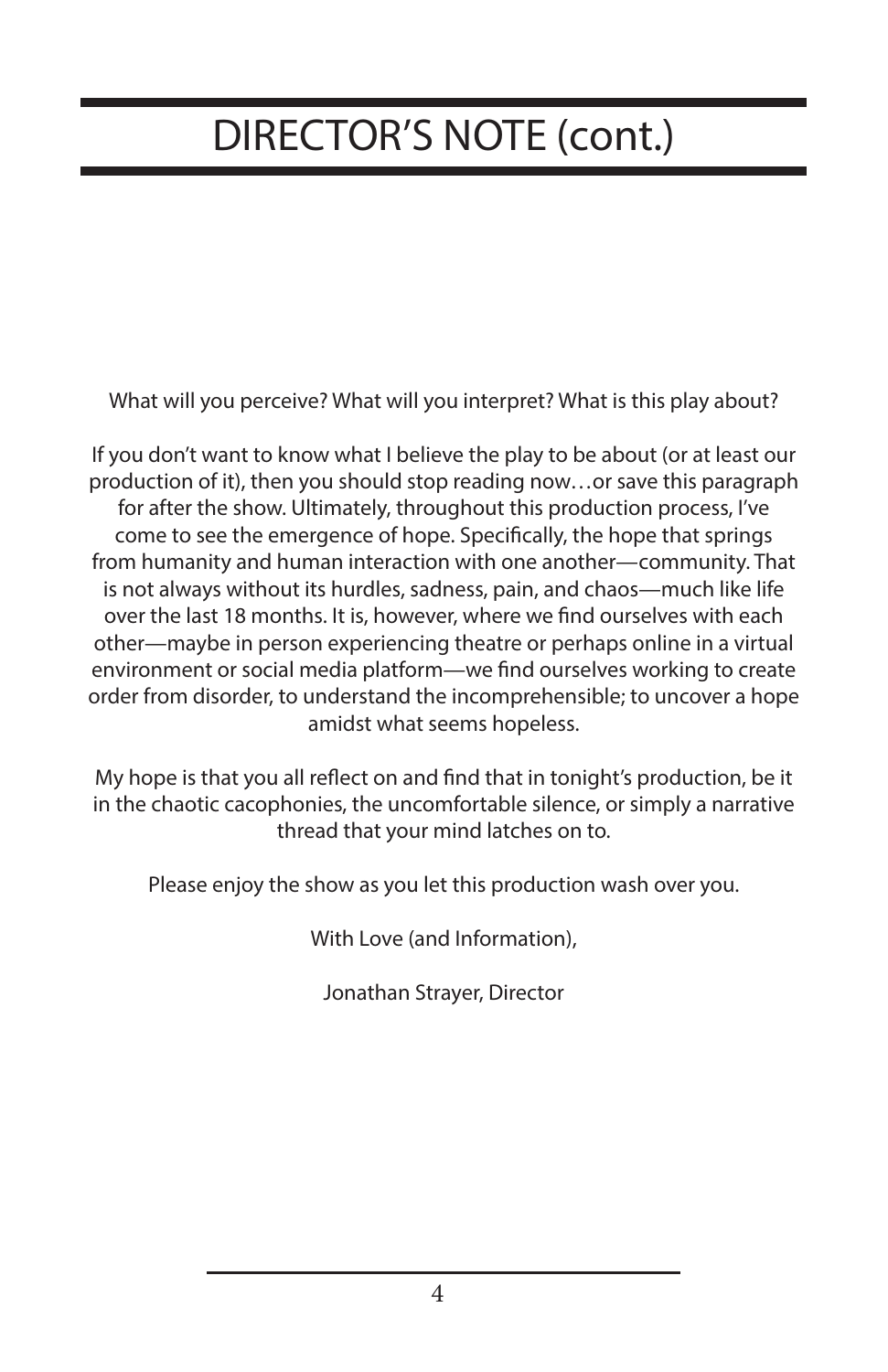#### CAST

#### **Ensemble (In alphabetical order)**

Jordi Bailey Nina Bonanno Francesca Calautti Ashley Calderon Bailey-Rose Collington Matthew Cona Giancarlo Cooper Erin Crimmel TJ Faulkner Amy Feldman Emily Funke Shane Gertz Christie Groff Nathaniel Hawley Anna Hogsett Melissa Moon-Freeman Garrian Phanhthy Asher Ruppert Dustin Schneider Ryan Slusky Avia Swomley Kat Thorpe Leah Wardwell

#### **Musicians**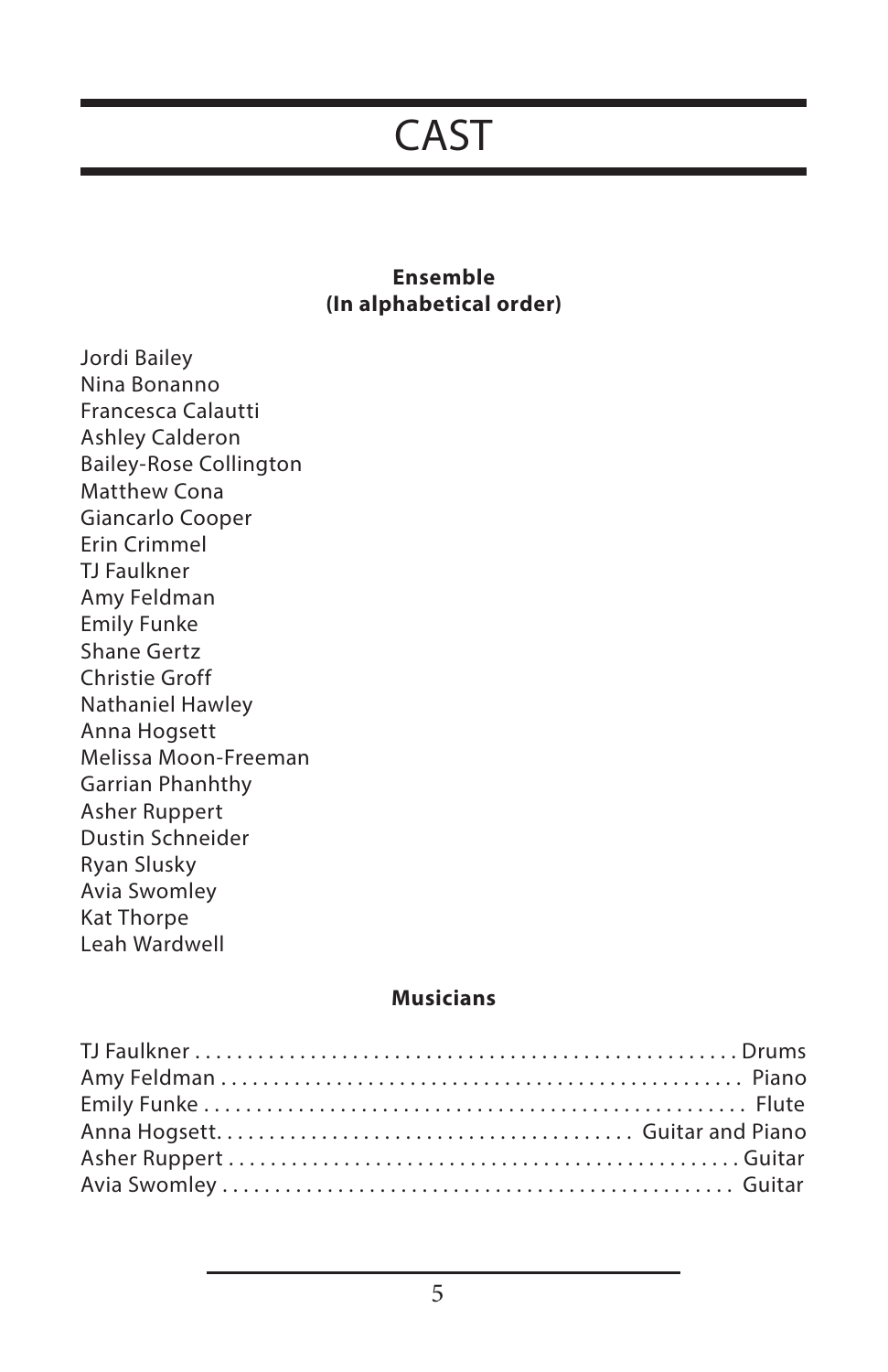### SCENES

|--|

|                  | Asher Ruppert                 |
|------------------|-------------------------------|
|                  |                               |
|                  | Dustin Schneider              |
|                  | Ensemble                      |
|                  |                               |
|                  | <b>Ashley Calderon</b>        |
|                  | <b>Bailey-Rose Collington</b> |
|                  | <b>Erin Crimmel</b>           |
|                  | Amy Feldman                   |
|                  | <b>Emily Funke</b>            |
|                  | <b>Shane Gertz</b>            |
|                  | Nathaniel Hawley              |
|                  | Anna Hogsett                  |
|                  | Melissa Moon-Freeman          |
|                  | <b>Asher Ruppert</b>          |
|                  | Dustin Schneider              |
|                  | <b>Ryan Slusky</b>            |
|                  | <b>Avia Swomley</b>           |
|                  | Kat Thorpe                    |
|                  | Leah Wardwell                 |
|                  |                               |
|                  | Ensemble                      |
|                  |                               |
|                  | <b>Ashley Calderon</b>        |
|                  | Anna Hogsett                  |
|                  | Asher Ruppert                 |
|                  |                               |
|                  | Asher Ruppert                 |
|                  | Nathaniel Hawley              |
|                  | Anna Hogsett                  |
|                  | Dustin Schneider              |
| <b>Section 2</b> |                               |
|                  |                               |
|                  | Amy Feldman                   |
|                  | Anna Hogsett                  |
|                  |                               |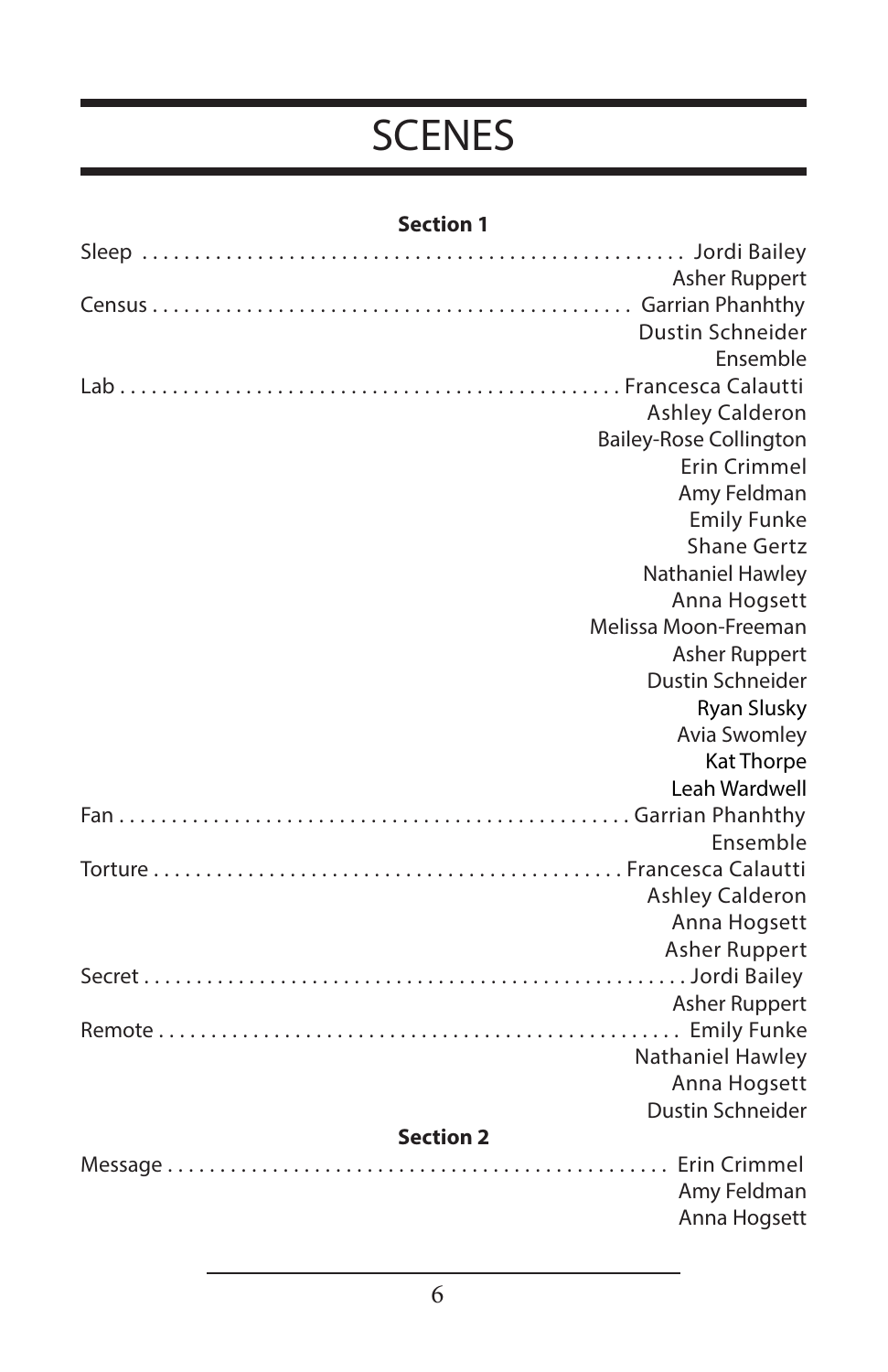|                  | Melissa Moon-Freeman          |
|------------------|-------------------------------|
|                  | Garrian Phanhthy              |
|                  | <b>Ryan Slusky</b>            |
|                  |                               |
|                  | <b>Avia Swomley</b>           |
|                  | Nina Bonanno                  |
|                  | <b>Bailey-Rose Collington</b> |
|                  | Giancarlo Cooper              |
|                  | <b>TJ Faulkner</b>            |
|                  | Amy Feldman                   |
|                  | <b>Shane Gertz</b>            |
|                  | <b>Christie Groff</b>         |
|                  | Nathaniel Hawley              |
|                  | Melissa Moon-Freeman          |
|                  | <b>Ryan Slusky</b>            |
|                  | Kat Thorpe                    |
|                  | Leah Wardwell                 |
|                  |                               |
|                  | <b>TJ Faulkner</b>            |
|                  |                               |
|                  | Nathaniel Hawley              |
|                  | <b>Emily Funke</b>            |
|                  | Dustin Schneider              |
|                  |                               |
|                  | <b>Bailey-Rose Collington</b> |
|                  | Giancarlo Cooper              |
|                  | <b>Erin Crimmel</b>           |
|                  | <b>TJ Faulkner</b>            |
|                  | <b>Shane Gertz</b>            |
|                  | Melissa Moon-Freeman          |
|                  |                               |
|                  | <b>Ryan Slusky</b>            |
| <b>Section 3</b> |                               |
|                  |                               |
|                  | <b>Asher Ruppert</b>          |
|                  |                               |
|                  | <b>Shane Gertz</b>            |
|                  | <b>Christie Groff</b>         |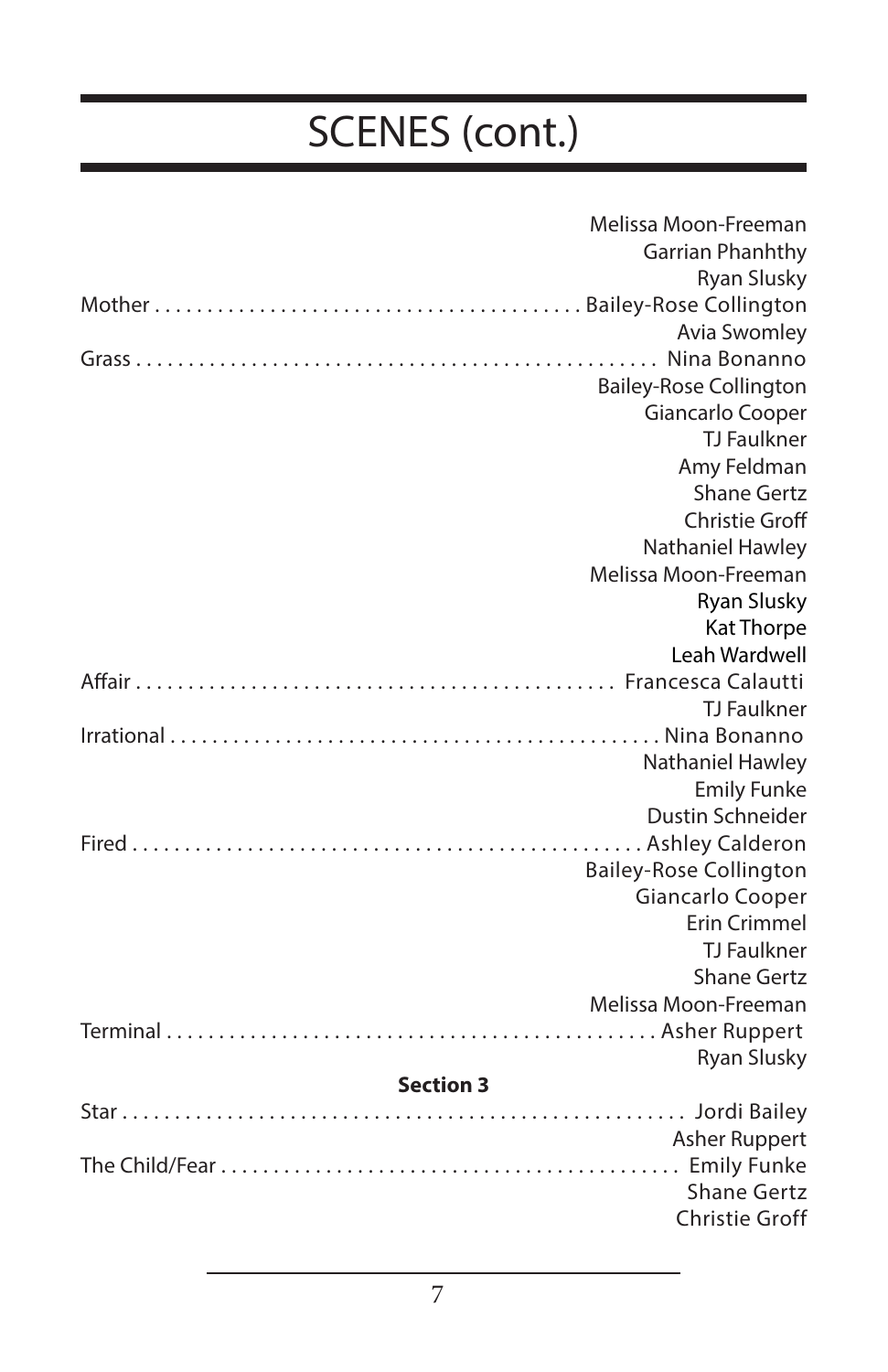|                  | Anna Hogsett                           |
|------------------|----------------------------------------|
|                  | Garrian Phanhthy                       |
|                  | Avia Swomley                           |
|                  | Kat Thorpe                             |
|                  | Leah Wardwell                          |
|                  |                                        |
|                  | <b>Erin Crimmel</b>                    |
|                  |                                        |
|                  | <b>Ryan Slusky</b>                     |
|                  | Ensemble                               |
|                  |                                        |
|                  | <b>Matthew Cona</b>                    |
|                  | Amy Feldman                            |
|                  | <b>Garrian Phanhthy</b>                |
|                  | Avia Swomley                           |
|                  | Leah Wardwell                          |
|                  |                                        |
|                  | Dustin Schneider                       |
|                  | Kat Thorpe                             |
|                  |                                        |
|                  | Asher Ruppert                          |
| <b>Section 4</b> |                                        |
|                  |                                        |
|                  | Anna Hogsett                           |
|                  | <b>Asher Ruppert</b>                   |
|                  | Ensemble                               |
|                  |                                        |
|                  | <b>Christie Groff</b>                  |
|                  | <b>Emily Funke</b>                     |
|                  |                                        |
|                  | <b>Emily Funke</b>                     |
|                  | Nathaniel Hawley                       |
|                  |                                        |
|                  | <b>TJ Faulkner</b>                     |
|                  | <b>Shane Gertz</b>                     |
|                  | <b>Christie Groff</b>                  |
|                  |                                        |
|                  | Garrian Phanhthy<br><b>Ryan Slusky</b> |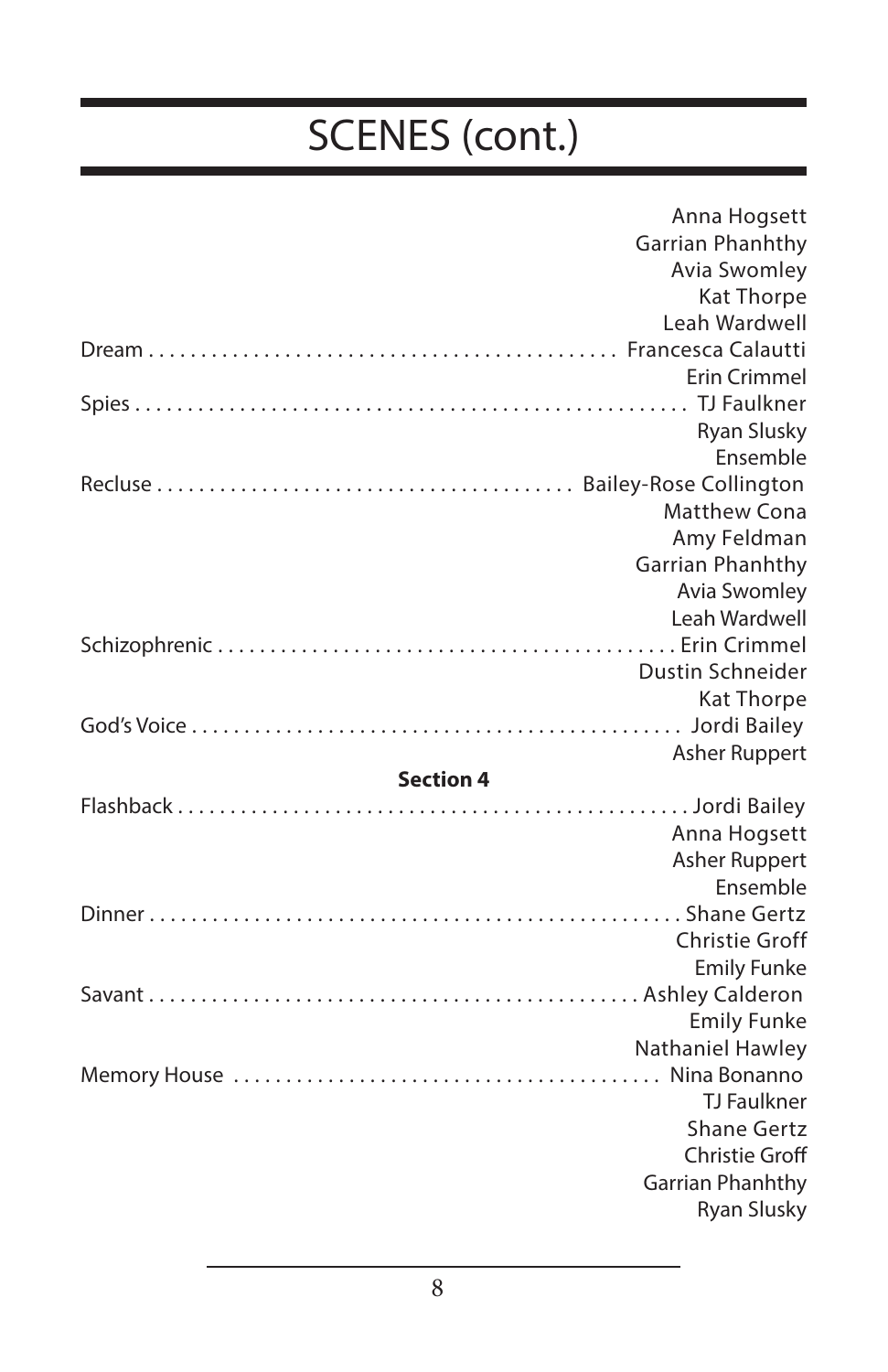|                  | Kat Thorpe                    |
|------------------|-------------------------------|
|                  | Leah Wardwell                 |
|                  |                               |
|                  | <b>Erin Crimmel</b>           |
|                  |                               |
|                  | <b>Ashley Calderon</b>        |
|                  | Francesca Calautti            |
|                  | <b>Bailey-Rose Collington</b> |
|                  | Giancarlo Cooper              |
|                  | <b>Erin Crimmel</b>           |
|                  | <b>TJ Faulkner</b>            |
|                  | Shane Gertz                   |
|                  | Melissa Moon-Freeman          |
|                  | <b>Asher Ruppert</b>          |
|                  |                               |
|                  | Nina Bonanno                  |
|                  | <b>Bailey-Rose Collington</b> |
|                  | <b>Erin Crimmel</b>           |
|                  | Amy Feldman                   |
|                  | <b>TJ Faulkner</b>            |
|                  | <b>Emily Funke</b>            |
|                  | Nathaniel Hawley              |
|                  | Anna Hogsett                  |
|                  | Melissa Moon-Freeman          |
|                  | <b>Asher Ruppert</b>          |
|                  | Ryan Slusky                   |
|                  | <b>Kat Thorpe</b>             |
| <b>Section 5</b> |                               |
|                  |                               |
|                  | Asher Ruppert                 |
|                  |                               |
|                  | Anna Hogsett                  |
|                  | <b>TJ</b> Faulkner            |
|                  |                               |
|                  | Amy Feldman                   |
|                  | Nathaniel Hawley              |
|                  | Melissa Moon-Freeman          |
|                  |                               |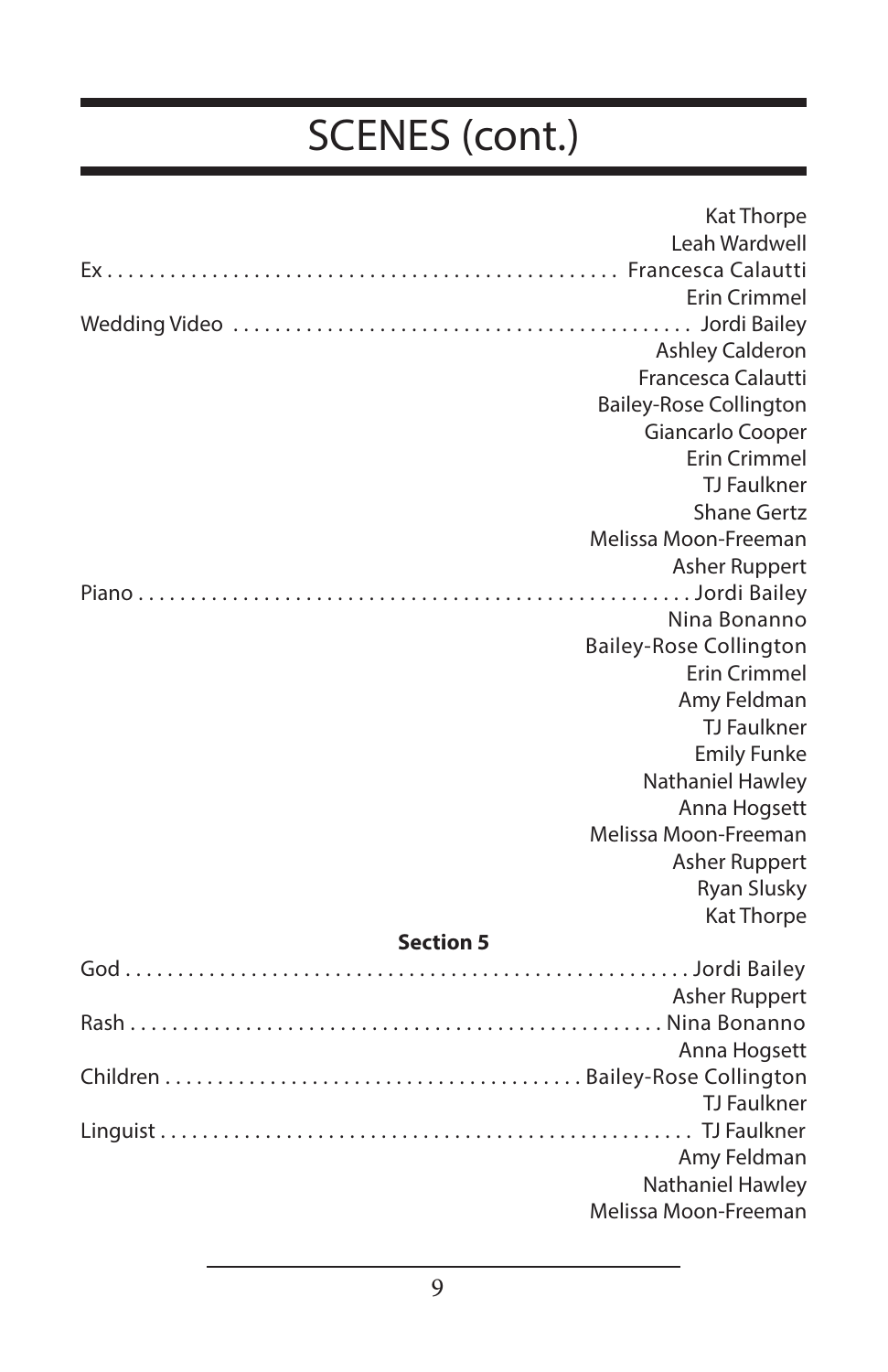|                  | <b>Emily Funke</b>   |
|------------------|----------------------|
|                  | Anna Hogsett         |
|                  |                      |
|                  | <b>TJ Faulkner</b>   |
|                  |                      |
|                  | Asher Ruppert        |
| <b>Section 6</b> |                      |
|                  |                      |
|                  | Avia Swomley         |
|                  |                      |
|                  | Dustin Schneider     |
|                  |                      |
|                  | Nathaniel Hawley     |
|                  | <b>Ryan Slusky</b>   |
|                  |                      |
|                  | <b>Asher Ruppert</b> |
|                  |                      |
|                  | <b>TJ Faulkner</b>   |
|                  | Dustin Schneider     |
|                  |                      |
|                  | <b>TJ Faulkner</b>   |
|                  | Nathaniel Hawley     |
|                  |                      |
|                  | Melissa Moon-Freeman |
|                  | Garrian Phanhthy     |
|                  | Avia Swomley         |
|                  | Kat Thorpe           |
|                  | Leah Wardwell        |
| <b>Section 7</b> |                      |

#### Manic . . . . . . . . . . . . . . . . . . . . . . . . . . . . . . . . . . . . . . . . . . . . . . . . . . Nina Bonanno Grief . . . . . . . . . . . . . . . . . . . . . . . . . . . . . . . . . . . . . . . . . . . . . . . . . . Ashley Calderon Giancarlo Cooper Amy Feldman Emily Funke Shane Gertz Anna Hogsett Dustin Schneider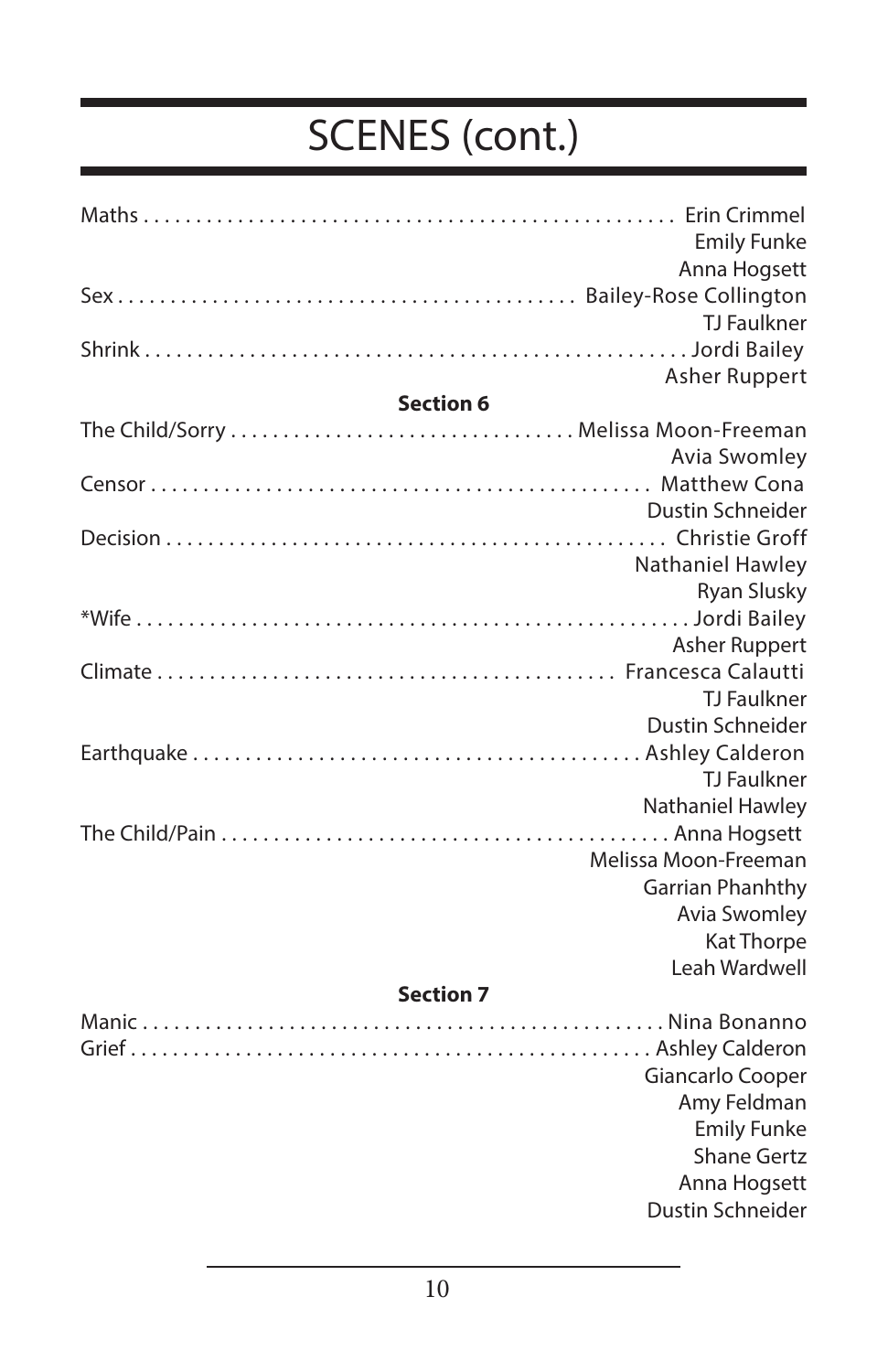| Kat Thorpe                               |
|------------------------------------------|
| Leah Wardwell                            |
|                                          |
| <b>Bailey-Rose Collington</b>            |
| Erin Crimmel                             |
| <b>TJ Faulkner</b>                       |
|                                          |
| Nathaniel Hawley                         |
| Dustin Schneider                         |
| Ryan Slusky                              |
|                                          |
| Melissa Moon-Freeman                     |
|                                          |
| Frin Crimmel                             |
|                                          |
| <b>Emily Funke</b>                       |
| Leah Wardwell                            |
|                                          |
| Nina Bonanno                             |
| Francesca Calautti                       |
| Giancarlo Cooper                         |
| <b>Erin Crimmel</b>                      |
| <b>TJ</b> Faulkner                       |
| Amy Feldman                              |
| Nathaniel Hawley                         |
| Anna Hogsett                             |
| Garrian Phanhthy                         |
| <b>Asher Ruppert</b><br>Dustin Schneider |
| <b>Avia Swomley</b>                      |
| Kat Thorpe                               |
| Ensemble                                 |
|                                          |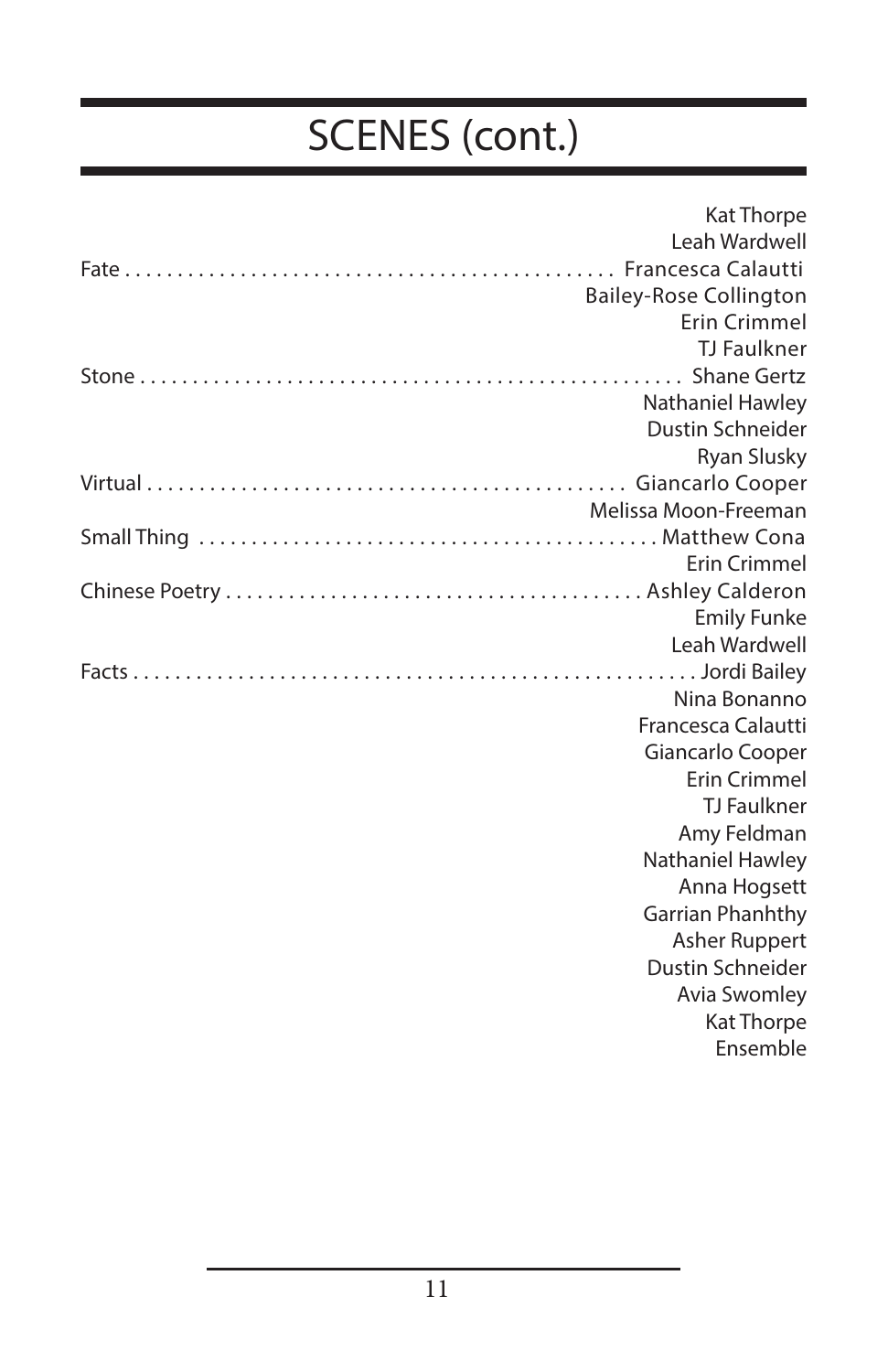### PRODUCTION STAFF

| Production Stage Manager  Mark Plaugher        |                         |
|------------------------------------------------|-------------------------|
|                                                |                         |
|                                                |                         |
|                                                | <b>Brandon Townsend</b> |
|                                                |                         |
| Assistant Lighting Designer  Jason Henderson   |                         |
|                                                |                         |
|                                                |                         |
|                                                |                         |
|                                                |                         |
|                                                |                         |
|                                                |                         |
|                                                | <b>Erin Crimmel</b>     |
|                                                | <b>Kat Thorpe</b>       |
|                                                |                         |
|                                                |                         |
|                                                |                         |
|                                                | Joshua Kirman           |
|                                                |                         |
|                                                |                         |
|                                                |                         |
|                                                | Nathan Jensen           |
|                                                | Peter Pascarella        |
|                                                | Michael Taylor          |
| Prodution Assistant - Lighting  Ryan Esbensen  |                         |
|                                                | Kevin Moyer             |
|                                                | Peter Pascarella        |
|                                                | Autumn Spontak          |
|                                                | Ash Turner              |
|                                                | Nate Woodruff           |
| Prodution Assistant - Carpentry  Paul Lipinski |                         |
|                                                | Oshie Roy               |
|                                                | <b>Hallie Scott</b>     |
|                                                | Ash Turner              |
| Production Assistant - Properties  Oshie Roy   |                         |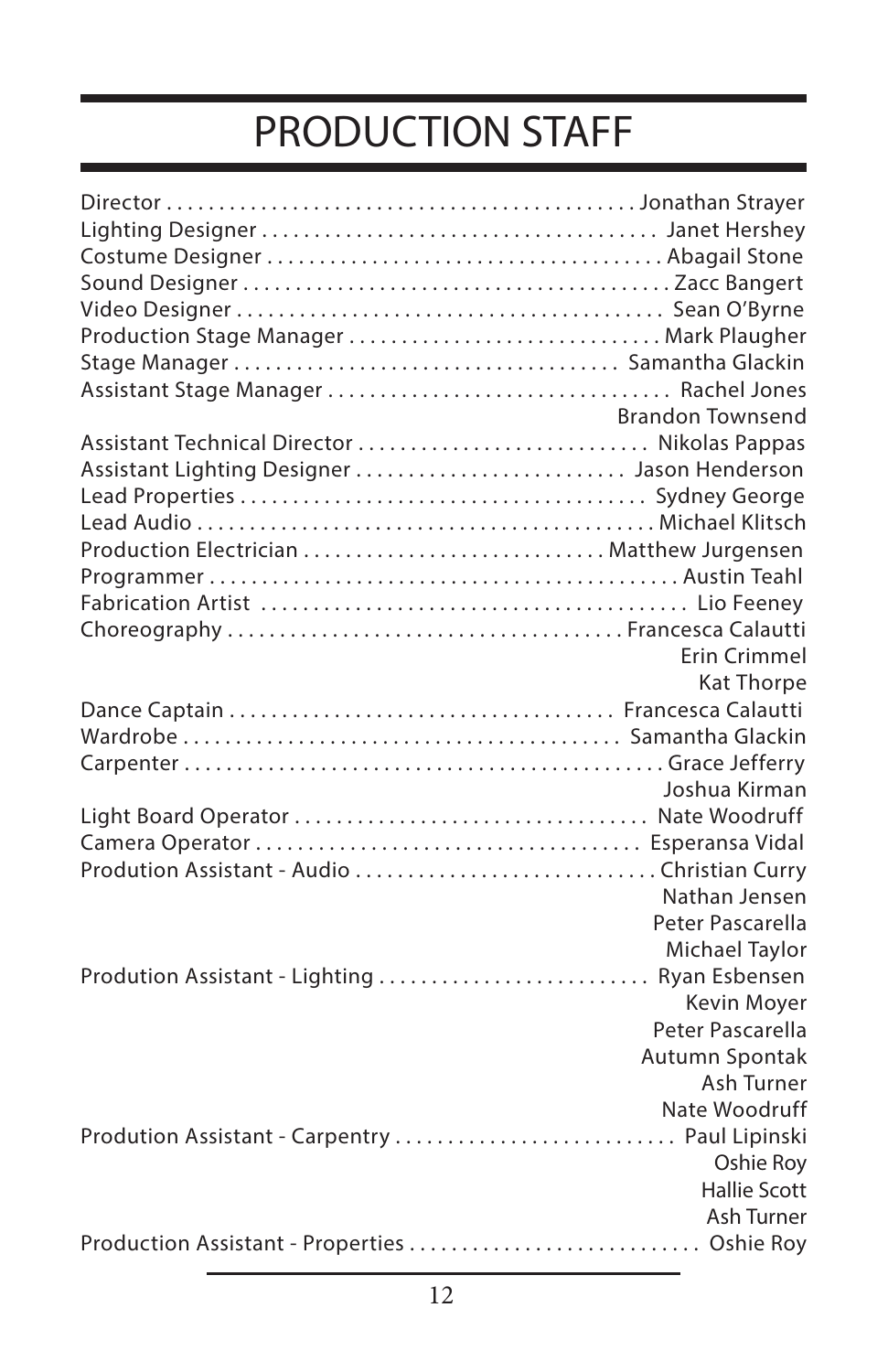# UNIVERSITY THEATRE STAFF

| Entertainment Technology Support Manager Michael Meservey |                   |
|-----------------------------------------------------------|-------------------|
|                                                           |                   |
|                                                           |                   |
|                                                           | Jason Henderson   |
|                                                           |                   |
|                                                           | Matthew Jurgensen |
|                                                           | Nikolas Pappas    |
|                                                           | Nate Woodruff     |
|                                                           |                   |
|                                                           | TJ Faulkner       |
|                                                           | Samantha Glackin  |
|                                                           | Esperansa Vidal   |
|                                                           |                   |
|                                                           |                   |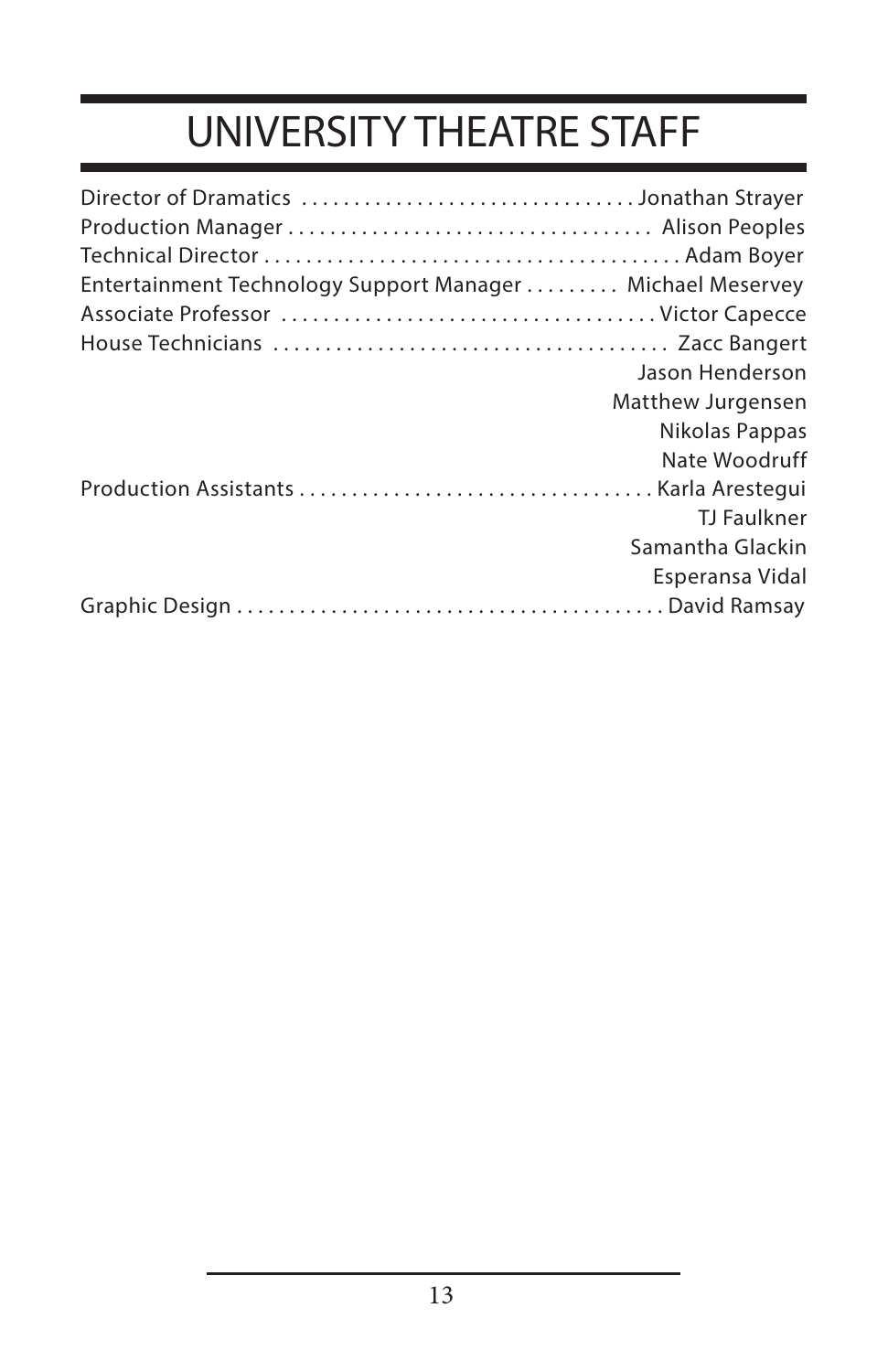### SPECIAL THANKS

#### *University Theatre would like to thank the following for their support:*

Dr. Daniel A. Wubah, the Council of Trustees, and the President's Cabinet

Dr. Ieva Zake Dean of the College of Arts, Humanities and Social Sciences

> Dr. Theresa Russell-Loretz Chair, Department of Communication & Theatre

> Dr. Gail E. Gasparich Provost and Vice President for Academic Affairs

> > Rikki Etter and Brad Channing Shumaker PDT

> > > Rachel Hales Rock Lititz

Ruth Sheetz & Kathy Fulmer Millersville University Procurement

> Greg Bierly Hempfield School District

Steph Witman and Chris Jackson Office of Visual and Performing Arts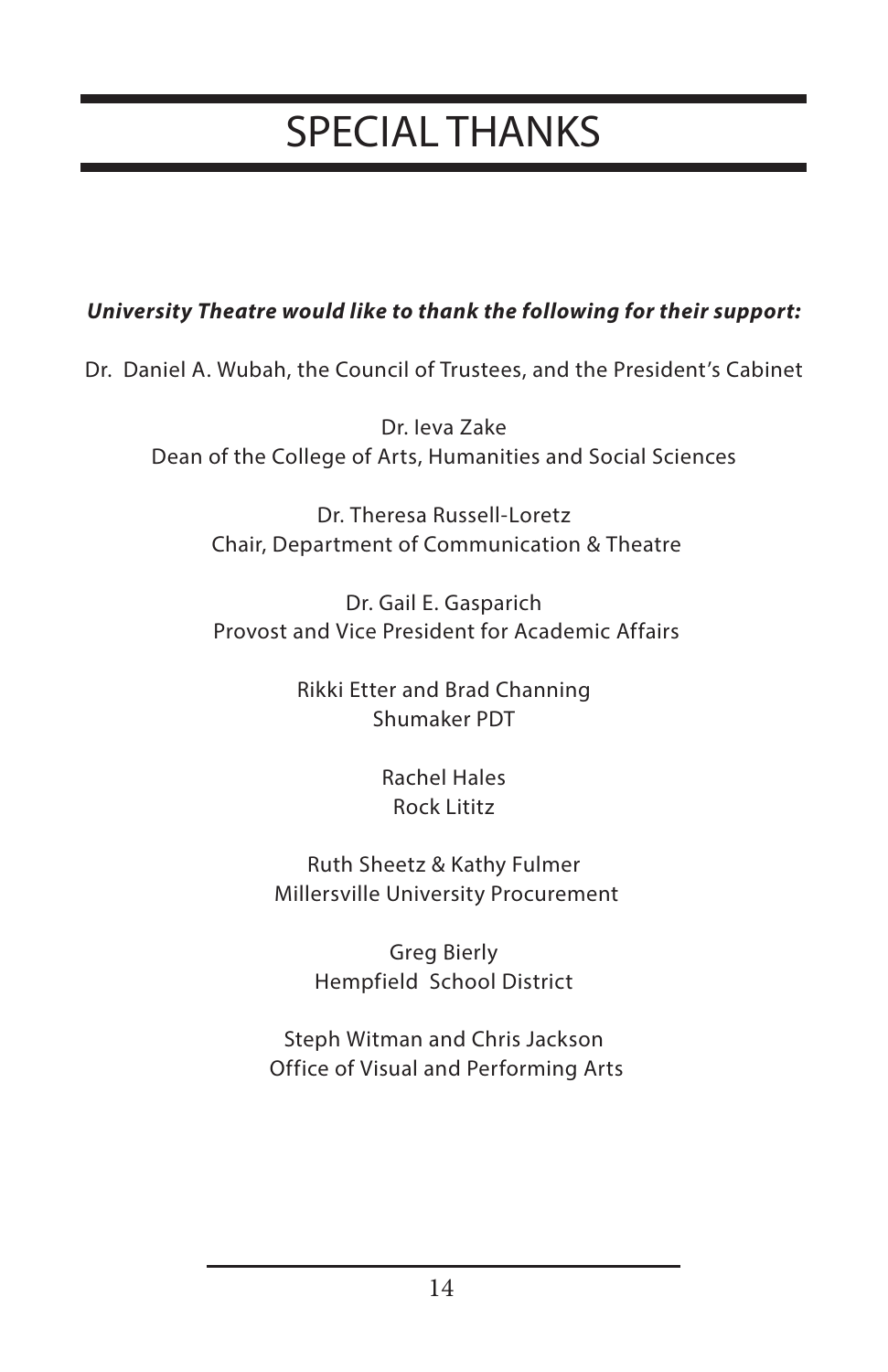# SPECIAL THANKS (cont.)

Rhiannon Flaig, Riley Flaherty and Liz Anderson Millersville Student Artists

> Kerry Lapp President of Ken's Garden

Samuel Cusumano Philadelphia Sonification Artist

Unkle Fungus Mushrooms

2021 Summer Workshop participants: Victoria Pappas ('21), Liz Forrester, ('20) TJ Faulkner, Zacc Bang, Ben Fritz, Dustin Schneider, Brigid Reilly, Bergen Sunday ('21), Reyna Contreras, Bridget Murray ('20), Josie Savicky ('20)

Aili Huber & Judy Collette Kennedy Center/American College Theater Festival Production Respondents